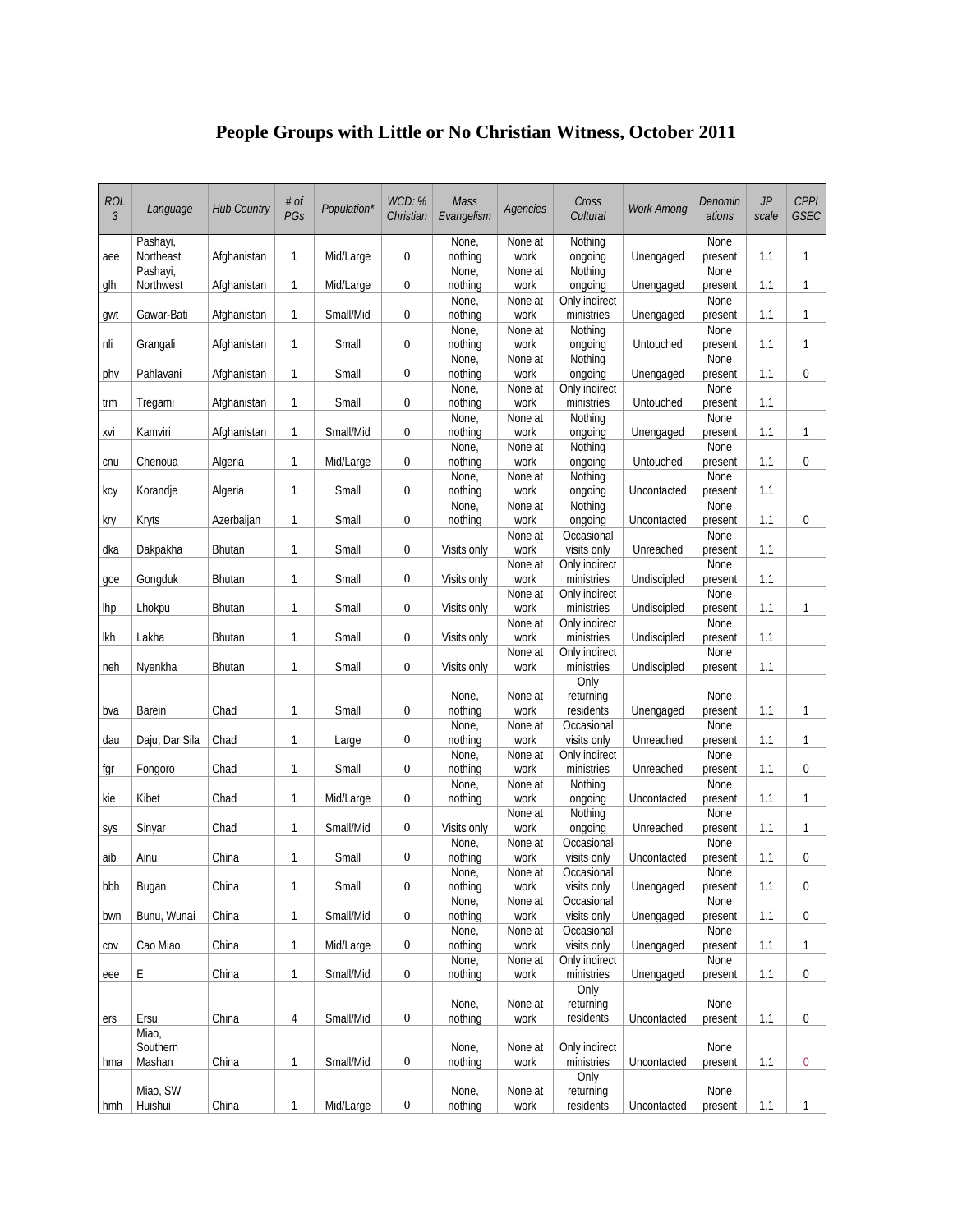|     |                    |           |                |           |                  |                  |                 | Only                        |             |                 |     |   |
|-----|--------------------|-----------|----------------|-----------|------------------|------------------|-----------------|-----------------------------|-------------|-----------------|-----|---|
|     | Miao,              |           |                |           |                  | None,            | None at         | returning                   |             | None            |     |   |
| hml | Luopohe            | China     | $\overline{2}$ | Mid/Large | $\boldsymbol{0}$ | nothing          | work            | residents                   | Uncontacted | present         | 1.1 | 0 |
|     | Miao,              |           |                |           |                  |                  |                 |                             |             |                 |     |   |
|     | Northern<br>Mashan | China     | $\mathbf{1}$   | Small/Mid | $\boldsymbol{0}$ | None,<br>nothing | None at         | Only indirect<br>ministries | Uncontacted | None            |     |   |
| hmp |                    |           |                |           |                  | None,            | work<br>None at | Only indirect               |             | present<br>None | 1.1 | 0 |
| huo | Hu                 | China     | 1              | Small     | $\boldsymbol{0}$ | nothing          | work            | ministries                  | Uncontacted | present         | 1.1 | 0 |
|     |                    |           |                |           |                  | None,            | None at         | Occasional                  |             | None            |     |   |
| huq | Tsat               | China     | $\mathbf{1}$   | Small     | $\boldsymbol{0}$ | nothing          | work            | visits only                 | Unreached   | present         | 1.1 | 0 |
|     |                    |           |                |           |                  | None,            | None at         | Nothing                     |             | None            |     |   |
| jih | Shangzhai          | China     | $\mathbf{1}$   | Small     | $\boldsymbol{0}$ | nothing          | work            | ongoing                     | Unengaged   | present         | 1.1 | 0 |
|     |                    |           |                |           |                  | None,            | None at         | Nothing                     |             | None            |     |   |
| jiq | Guanyingiao        | China     | $\overline{2}$ | Small/Mid | $\boldsymbol{0}$ | nothing          | work            | ongoing                     | Unengaged   | present         | 1.1 | 0 |
|     |                    |           |                |           |                  | None,            | None at         | Occasional                  |             | None            |     |   |
| kfj | Kemiehua           | China     | 1              | Small     | $\boldsymbol{0}$ | nothing          | work            | visits only                 | Uncontacted | present         | 1.1 | 0 |
|     |                    |           |                |           |                  | None,            | None at         | Only indirect               |             | None            |     |   |
| kkn | Kon Keu            | China     | 1              | Small/Mid | $\boldsymbol{0}$ | nothing          | work            | ministries                  | Unreached   | present         | 1.1 | 1 |
|     |                    |           |                |           |                  | None,            | None at         | Only indirect               |             | None            |     |   |
| mml | Man Met            | China     | 1              | Small     | $\boldsymbol{0}$ | nothing          | work            | ministries                  | Uncontacted | present         | 1.1 | 1 |
|     |                    |           |                |           |                  | None,            | None at         | Only indirect               |             | None            |     |   |
| nmy | Namuyi             | China     | 1              | Small     | $\boldsymbol{0}$ | nothing          | work            | ministries                  | Uncontacted | present         | 1.1 | 0 |
|     |                    |           |                |           |                  | None,            | None at         | Nothing                     |             | None            |     |   |
| pcr | Panang             | China     | $\mathbf{1}$   | Small/Mid | $\boldsymbol{0}$ | nothing          | work            | ongoing                     | Uncontacted | present         |     |   |
| peh | Bonan              | China     | 3              | Small/Mid | $\boldsymbol{0}$ | None,<br>nothing | None at<br>work | Nothing<br>ongoing          | Unreached   | None<br>present | 1.1 | 0 |
|     |                    |           |                |           |                  |                  |                 | Only                        |             |                 |     |   |
|     |                    |           |                |           |                  | None,            | None at         | returning                   |             | None            |     |   |
| ply | Bolyu              | China     | 1              | Small/Mid | $\boldsymbol{0}$ | nothing          | work            | residents                   | Uncontacted | present         | 1.1 |   |
|     |                    |           |                |           |                  |                  |                 | $\overline{Only}$           |             |                 |     |   |
|     |                    |           |                |           |                  | None,            | None at         | returning                   |             | None            |     |   |
| sxg | Shixing            | China     | $\mathbf{1}$   | Small     | $\boldsymbol{0}$ | nothing          | work            | residents                   | Uncontacted | present         | 1.1 | 0 |
|     |                    |           |                |           |                  | None,            | None at         | Only indirect               |             | None            |     |   |
| uuu | U                  | China     | 1              | Small/Mid | $\boldsymbol{0}$ | nothing          | work            | ministries                  | Unreached   | present         | 1.1 | 1 |
|     |                    |           |                |           |                  | None,            | None at         | Occasional                  |             | None            |     |   |
| wuh | Wutunhua           | China     | 1              | Small     | $\boldsymbol{0}$ | nothing          | work            | visits only                 | Unreached   | present         | 1.1 | 0 |
|     |                    |           |                |           |                  | None,            | None at         | Nothing                     |             | None            |     |   |
| yif | Ache               | China     | $\mathbf{1}$   | Small/Mid | $\boldsymbol{0}$ | nothing          | work            | ongoing                     | Untouched   | present         | 1.1 |   |
|     |                    |           |                |           |                  | None,            | None at         | Nothing                     |             | None            |     |   |
| bhu | Bhunjia            | India     | $\mathbf{1}$   | Small/Mid | $\boldsymbol{0}$ | nothing          | work            | ongoing                     | Unengaged   | present         |     | 1 |
|     |                    |           |                |           |                  | None,            | None at         | Nothing                     |             | None            |     |   |
| cdn | Chaudangsi         | India     | 1              | Small     | $\boldsymbol{0}$ | nothing          | work            | ongoing                     | Unreached   | present<br>None |     |   |
| drd | Darmiya            | India     | 1              | Small     | $\boldsymbol{0}$ | None,<br>nothing | None at<br>work | Nothing<br>ongoing          | Uncontacted | present         |     |   |
|     |                    |           |                |           |                  | None,            | None at         | Only indirect               |             | None            |     |   |
| kfv | Kurmukar           | India     | 1              | Small     | $\boldsymbol{0}$ | nothing          | work            | ministries                  | Unengaged   | present         |     |   |
|     |                    |           |                |           |                  | None,            | None at         | Occasional                  |             | None            |     |   |
| scu | Shumcho            | India     | 1              | Small     | $\boldsymbol{0}$ | nothing          | work            | visits only                 | Unreached   | present         |     |   |
|     |                    |           |                |           |                  | None,            | None at         | Occasional                  |             | None            |     |   |
| ssk | Sunam              | India     | 1              | Small     | $\mathbf{0}$     | nothing          | work            | visits only                 | Unreached   | present         |     |   |
|     |                    |           |                |           |                  | None,            | None at         | Nothing                     |             | None            |     |   |
| xks | Kumbewaha          | Indonesia | $\mathbf{1}$   | Small     | $\boldsymbol{0}$ | nothing          | work            | ongoing                     | Unengaged   | present         | 1.1 |   |
|     |                    |           |                |           |                  | None,            | None at         | Nothing                     |             | None            |     |   |
| bsg | Bashkardi          | Iran      | $\mathbf{1}$   | Small     | $\boldsymbol{0}$ | nothing          | work            | ongoing                     | Uncontacted | present         | 1.1 | 0 |
|     | Fars,              |           |                |           |                  | None,            | None at         | Nothing                     |             | None            |     |   |
| faz | Northwestern       | Iran      | $\mathbf{1}$   | Small     | $\boldsymbol{0}$ | nothing          | work            | ongoing                     | Uncontacted | present         | 1.1 |   |
|     |                    |           |                |           |                  | None,            | None at         | Nothing                     |             | None            |     |   |
| gzi | Gazi               | Iran      | $\mathbf{1}$   | Small     | $\boldsymbol{0}$ | nothing<br>None, | work<br>None at | ongoing<br>Nothing          | Uncontacted | present<br>None | 1.1 | 0 |
| kfm | Khunsari           |           | $\mathbf{1}$   | Small/Mid | $\boldsymbol{0}$ | nothing          | work            |                             | Uncontacted |                 | 1.1 |   |
|     |                    | Iran      |                |           |                  | None,            | None at         | ongoing<br>Nothing          |             | present<br>None |     | 0 |
| kgn | Karingani          | Iran      | $\mathbf{1}$   | Small/Mid | $\boldsymbol{0}$ | nothing          | work            | ongoing                     | Unengaged   | present         | 1.1 | 0 |
|     |                    |           |                |           |                  | None,            | None at         | Nothing                     |             | None            |     |   |
| klj | Khalaj, Turkic     | Iran      | $\mathbf{1}$   | Small/Mid | $\boldsymbol{0}$ | nothing          | work            | ongoing                     | Unengaged   | present         | 1.1 | 0 |
|     |                    |           |                |           |                  | None,            | None at         | Nothing                     |             | None            |     |   |
| Irl | Lari               | Iran      | $\mathbf{1}$   | Large     | $\boldsymbol{0}$ | nothing          | work            | ongoing                     | Uncontacted | present         | 1.1 | 1 |
|     |                    |           |                |           |                  | None,            | None at         | Nothing                     |             | None            |     |   |
| ntz | Natanzi            | Iran      | $\mathbf{1}$   | Small     | $\boldsymbol{0}$ | nothing          | work            | ongoing                     | Unengaged   | present         | 1.1 | 0 |
|     |                    |           |                |           |                  |                  |                 |                             |             |                 |     |   |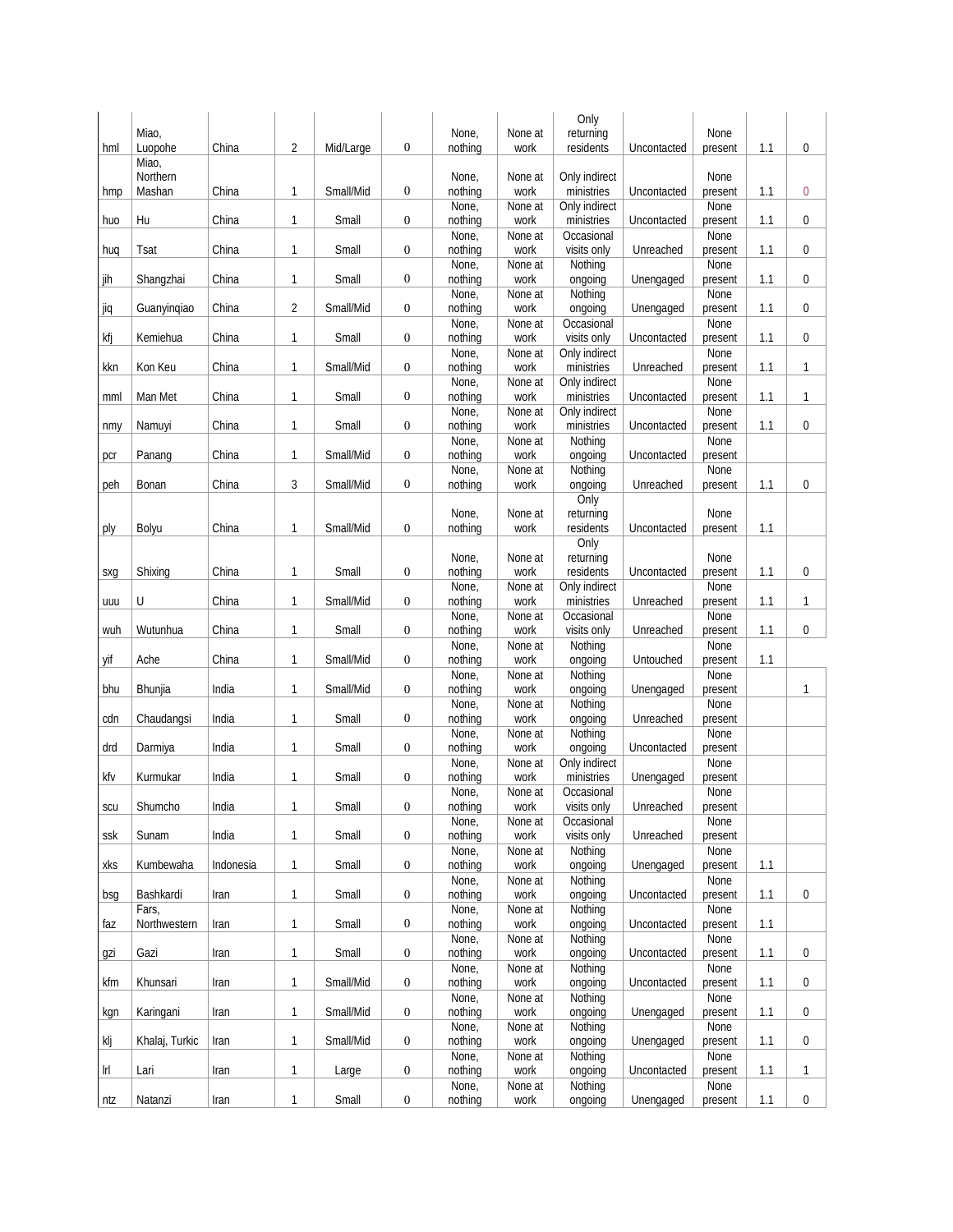|     |              |          |              |           |                  | None,            | None at         | Nothing            |             | None            |     |                |
|-----|--------------|----------|--------------|-----------|------------------|------------------|-----------------|--------------------|-------------|-----------------|-----|----------------|
| nyq | Nayini       | Iran     | 1            | Small     | $\mathbf{0}$     | nothing          | work            | ongoing            | Unengaged   | present         | 1.1 | 0              |
|     |              |          |              |           |                  | None,            | None at         | Negligible         |             | None            |     |                |
| prd | Parsi-Dari   | Iran     | 1            | Mid/Large | $\boldsymbol{0}$ | nothing          | work            | mission            | Uncontacted | present         | 1.1 |                |
|     |              |          |              |           |                  | None,            | None at         | Nothing            |             | None            |     |                |
| siy | Sivandi      | Iran     | $\mathbf{1}$ | Small     | $\mathbf{0}$     | nothing          | work            | ongoing            | Uncontacted | present         | 1.1 | 0              |
|     |              |          |              |           |                  | None,            | None at         | Nothing            |             | None            |     |                |
| soj | Soi          | Iran     | $\mathbf{1}$ | Small     | $\boldsymbol{0}$ | nothing          | work            | ongoing            | Uncontacted | present         | 1.1 | $\overline{0}$ |
|     |              |          |              |           |                  | None,            | None at         | Nothing            |             | None            |     |                |
| tks | Takestani    | Iran     | 1            | Large     | $\boldsymbol{0}$ | nothing          | work            | ongoing            | Unreached   | present         | 1.1 | 1              |
|     |              |          |              |           |                  | None,            | None at         | Occasional         |             | None            |     |                |
| bgk | Bit          | Laos     | $\mathbf{1}$ | Small     | $\boldsymbol{0}$ | nothing          | work            | visits only        | Undiscipled | present         | 1.1 | 0              |
|     |              |          |              |           |                  |                  |                 | Only               |             |                 |     |                |
|     |              |          | 1            |           |                  | None,            | None at         | returning          |             | None            |     | 0              |
| pnx | Phong-Kniang | Laos     |              | Small     | $\boldsymbol{0}$ | nothing          | work            | residents<br>Only  | Unreached   | present         | 1.1 |                |
|     |              |          |              |           |                  | None,            | None at         | returning          |             | None            |     |                |
| tpo | Tai Pao      | Laos     | 1            | Small     | $\boldsymbol{0}$ | nothing          | work            | residents          | Unreached   | present         | 1.1 | 0              |
|     |              |          |              |           |                  |                  |                 | Only               |             |                 |     |                |
|     |              |          |              |           |                  | None,            | None at         | returning          |             | None            |     |                |
| uan | Kuan         | Laos     | 1            | Small     | $\boldsymbol{0}$ | nothing          | work            | residents          | Untouched   | present         | 1.1 | 0              |
|     |              |          |              |           |                  | None,            | None at         | Nothing            |             | None            |     |                |
| brd | Baraamu      | Nepal    | 1            | Small     | $\boldsymbol{0}$ | nothing          | work            | ongoing            | Unengaged   | present         |     | 1              |
|     |              |          |              |           |                  | None,            | None at         | Nothing            |             | None            |     |                |
| cur | Chhulung     | Nepal    | $\mathbf{1}$ | Small     | $\boldsymbol{0}$ | nothing          | work            | ongoing            | Unengaged   | present         |     | 0              |
|     |              |          |              |           |                  | None,            | None at         | Occasional         |             | None            |     |                |
| dus | Dumi         | Nepal    | $\mathbf{1}$ | Small     | $\boldsymbol{0}$ | nothing          | work            | visits only        | Uncontacted | present         |     |                |
|     | Ghale,       |          |              |           |                  | None,            | None at         | Nothing            |             | None            |     |                |
| ghh | Northern     | Nepal    | $\mathbf{1}$ | Small     | $\boldsymbol{0}$ | nothing          | work            | ongoing            | Unengaged   | present         |     | 0              |
|     |              |          |              |           |                  | None,            | None at         | Nothing            |             | None            |     |                |
| jee | Jerung       | Nepal    | $\mathbf{1}$ | Small     | $\boldsymbol{0}$ | nothing          | work            | ongoing            | Unengaged   | present         |     | 0              |
|     |              |          |              |           |                  | None,            | None at         | Nothing            |             | None            |     |                |
| kgy | Kyerung      | Nepal    | $\mathbf{1}$ | Small/Mid | $\boldsymbol{0}$ | nothing          | work            | ongoing            | Uncontacted | present         |     | 0              |
|     |              |          |              |           |                  | None,            | None at         | Nothing            |             | None            |     |                |
| kte | Nubri        | Nepal    | $\mathbf{1}$ | Small     | $\boldsymbol{0}$ | nothing          | work            | ongoing            | Uncontacted | present         |     | 1              |
|     | Lorung,      |          |              |           |                  | None,            | None at         | Nothing            |             | None            |     |                |
| lbr | Northern     | Nepal    | $\mathbf{1}$ | Small/Mid | $\boldsymbol{0}$ | nothing          | work            | ongoing            | Unengaged   | present         |     | 1              |
|     | Lorung,      |          |              |           |                  | None,            | None at         | Nothing            |             | None            |     |                |
| Irr | Southern     | Nepal    | 1            | Small     | $\boldsymbol{0}$ | nothing          | work            | ongoing            | Unengaged   | present         |     |                |
|     | Lumba-       |          |              |           |                  | None,            | None at         | Nothing            |             | None            |     |                |
| luu | Yakkha       | Nepal    | $\mathbf{1}$ | Small     | $\boldsymbol{0}$ | nothing          | work            | ongoing            | Unengaged   | present         |     | 0              |
|     |              |          |              |           |                  | None,            | None at         | Nothing            |             | None            |     |                |
| pum | Puma         | Nepal    | $\mathbf{1}$ | Small     | $\boldsymbol{0}$ | nothing          | work            | ongoing            | Unengaged   | present         |     | $\mathbf{1}$   |
|     |              |          |              |           |                  | None,            | None at         | Nothing            |             | None            |     |                |
| tcn | Tichurong    | Nepal    | $\mathbf{1}$ | Small     | $\boldsymbol{0}$ | nothing          | work            | ongoing            | Unengaged   | present         |     | 0              |
|     |              |          |              |           |                  | None,            | None at         | Nothing            |             | None            |     |                |
| thw | Thudam       | Nepal    | 1            | Small     | $\boldsymbol{0}$ | nothing          | work            | ongoing            | Uncontacted | present         |     | 0              |
|     |              |          |              |           |                  | None,            | None at         | Nothing            |             | None            |     |                |
| ttz | Tsum         | Nepal    | $\mathbf{1}$ | Small     | $\boldsymbol{0}$ | nothing          | work            | ongoing            | Uncontacted | present         |     | 0              |
|     | Yamphu       |          |              | Small     | $\boldsymbol{0}$ | None,<br>nothing | None at<br>work | Nothing            | Unreached   | None            |     | 1              |
| ybi |              | Nepal    | 1            |           |                  | None,            | None at         | ongoing<br>Nothing |             | present<br>None |     |                |
|     | Yamphe       | Nepal    | $\mathbf{1}$ | Small     | $\boldsymbol{0}$ | nothing          | work            | ongoing            | Unreached   | present         |     |                |
| yma |              |          |              |           |                  | None,            | None at         | Nothing            |             | None            |     |                |
| zum | Kumzari      | Oman     | $\mathbf{1}$ | Small     | $\boldsymbol{0}$ | nothing          | work            | ongoing            | Uncontacted | present         | 1.1 | 0              |
|     |              |          |              |           |                  | None,            | None at         | Nothing            |             | None            |     |                |
| deh | Dehwari      | Pakistan | $\mathbf{1}$ | Small/Mid | $\boldsymbol{0}$ | nothing          | work            | ongoing            | Uncontacted | present         |     | 0              |
|     |              |          |              |           |                  | None,            | None at         | Nothing            |             | None            |     |                |
| lss | Lasi         | Pakistan | $\mathbf{1}$ | Small/Mid | $\boldsymbol{0}$ | nothing          | work            | ongoing            | Unreached   | present         |     | 0              |
|     |              |          |              |           |                  | None,            | None at         | Nothing            |             | <b>None</b>     |     |                |
| wne | Waneci       | Pakistan | $\mathbf{1}$ | Large     | $\boldsymbol{0}$ | nothing          | work            | ongoing            | Unreached   | present         |     | 0              |
|     |              |          |              |           |                  | None,            | None at         | Nothing            |             | None            |     |                |
| ddo | Dido         | Russia   | $\mathbf{1}$ | Small     | $\boldsymbol{0}$ | nothing          | work            | ongoing            | Uncontacted | present         | 1.1 | 0              |
|     |              |          |              |           |                  | None,            | None at         | Only indirect      |             | None            |     |                |
| gdo | Ghodoberi    | Russia   | $\mathbf{1}$ | Small     | $\boldsymbol{0}$ | nothing          | work            | ministries         | Unengaged   | present         | 1.1 | 0              |
|     |              |          |              |           |                  | None,            | None at         | Occasional         |             | None            |     |                |
| khv | Khvarshi     | Russia   | $\mathbf{1}$ | Small     | $\boldsymbol{0}$ | nothing          | work            | visits only        | Uncontacted | present         | 1.1 | 0              |
| kpt | Karata       | Russia   | $\mathbf{1}$ | Small     | $\boldsymbol{0}$ | None,            | None at         | Nothing            | Uncontacted | None            | 1.1 | $\pmb{0}$      |
|     |              |          |              |           |                  |                  |                 |                    |             |                 |     |                |